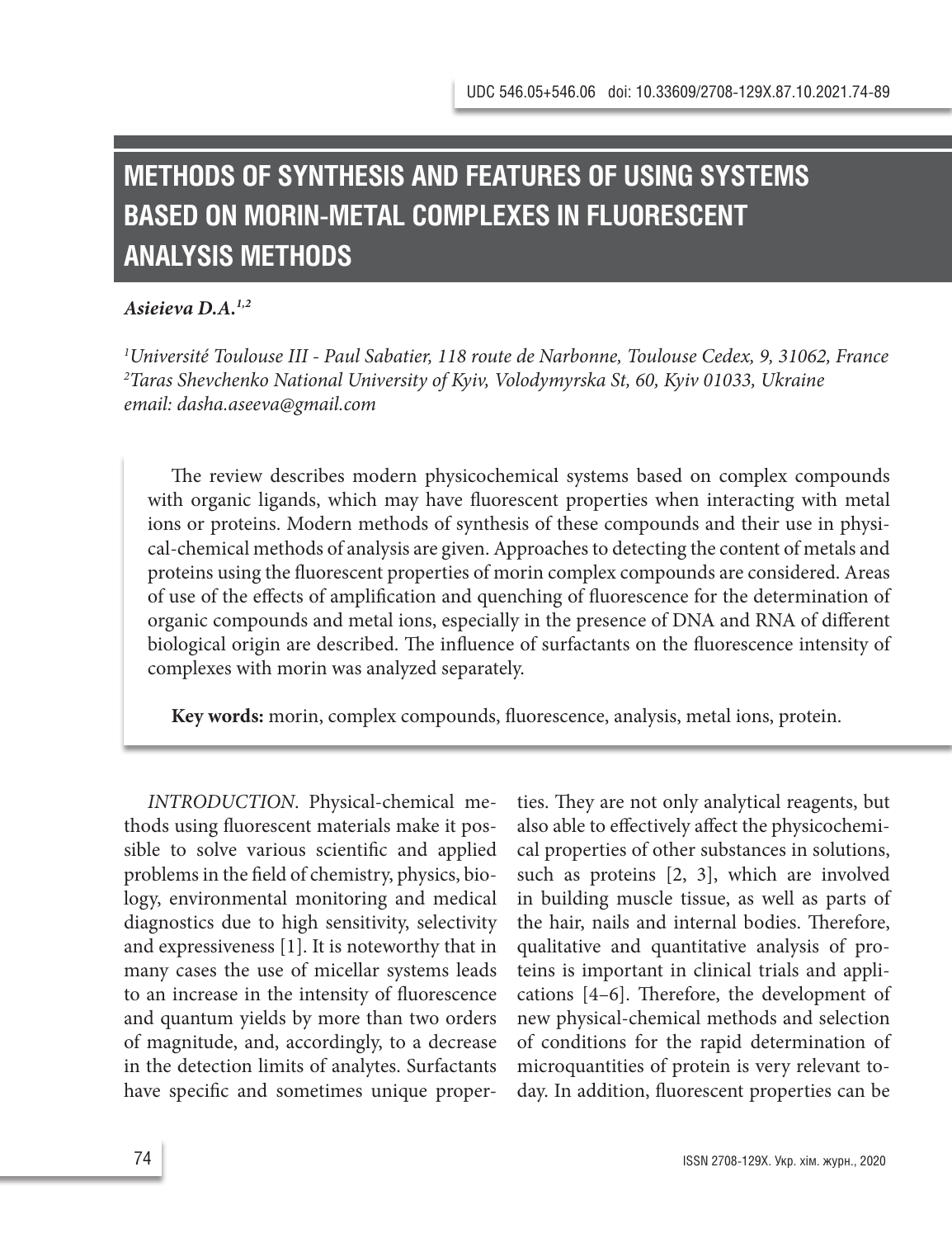used in the development of labeling reagents for the further development of such methods as: high performance liquid chromatography, spectrophotometry and selective sensors [7–9]. For the development of these methods, the conditions for the synthesis of reagents and their organic component are of great importance, which in many cases is the key to the substance's acquisition of selective properties in reactions with organic compounds. Flavonoids are of particular interest, which are the most numerous class of natural phenolic compounds, characterized by structural diversity, high chemical activity and low toxicity. They have a wide range of biological activity, which is associated with many structures that lead to changes in the physicochemical properties of systems based on them [10,11].

*Synthesis and use of organic reagents with fluorescent properties in physical-chemical methods of analysis.* In recent years, the development of new organic fluorescent reagents, which are further used in various fields of analysis, is becoming more widespread. Thus, in [12] an organic reagent was obtained through the reaction of selenoic acid with three aromatic orthodiamines. Selenoic acid reacted with 2,3-diaminonaphthalene in an acidic solution to form 4,5-benzopiaselenol, which has fluorescent properties. It was found that this compound can then be extracted from the acidic phase with organic solvents and used to determine selenium with a detection limit of 0.002 μg. 2,3-diaminonaphthalene has been found to be significantly more sensitive than the previously recommended 3,3'-diaminobenzidine as a fluorescent reagent.

In [13], new bipyridyl receptors for ruthenium (II) imidazole were synthesized, which can recognize anions of chloride, bromide, dihydrogen phosphate, and ATP in mixed polar aqueous-organic solutions by fluorescence. Interestingly, the combined amidimidazole receptor Ruthenium (II) exhibits selectivity for the determination of anhydrous chloride in a solution of acetonitrile – water with a ratio of 90:10. Also, this receptor is selective for the determination of ATP in the acetonitrile – water (50:50) solvent. The aim of [14] was to develop a new fluorescent labeling reagent 9-anthryldiazomethane (ADAM), for carboxylic acids. 9-anthraldehyde hydrazone was first oxidized with N-chlorosuccinimide in an organic solvent such as ethyl acetate to obtain 9-anthryldiazomethane and then used directly as a reagent for the derivatization of carboxylic acids. Both the oxidation reaction and the derivatization reaction were performed at room temperature, and an aliquot of the derivative mixture was introduced directly into the chromatograph. Derivatives of 9-anthrylmethyl esters formed from ADAM and various carboxylic acids were separated on a reversed-phase column by fluorometric detection. This method can be used for the high performance liquid chromatographic determination of long and short chains of fatty acids, keto acids and hydroxy acids.

Also, in [15] the use of fluorescent reagents such as 4-bromomethyl-7-acetoxycomarin (Br-Mac) in high performance liquid chromatography is described. It was found that Br-Mac reacts with carboxylic acids to form esters, which are then separated by liquid phase chromatography. Next, the column eluate was mixed with an alkaline solution, where the labeled carboxylic acids were hydrolyzed to fluorescent coumarin derivatives, which were then passed through a fluorimeter. Thus, a fluorescent hydrolyzate equimolar to a carboxylic acid was determined, the fluorophore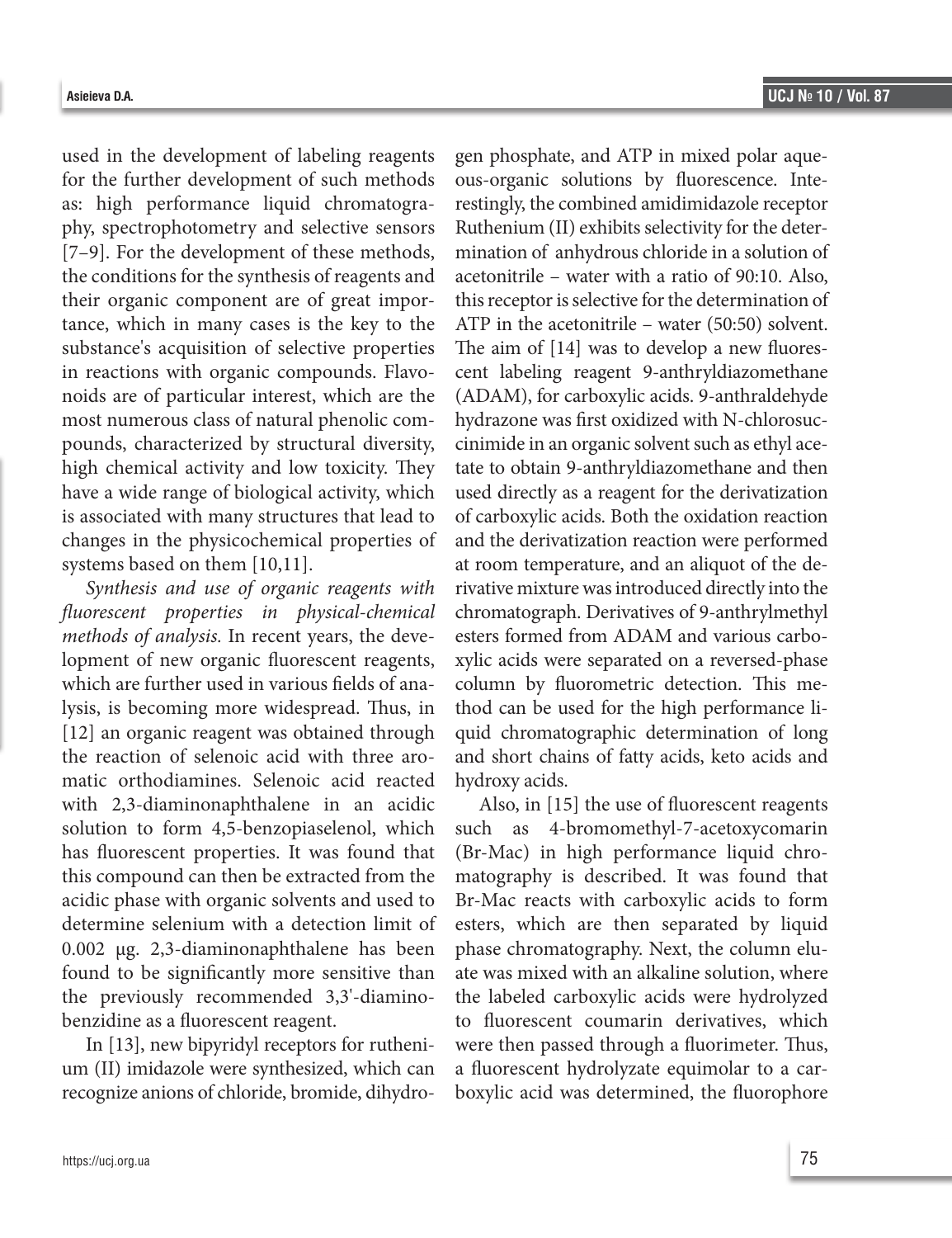of which is common to each carboxylic acid. There are only slight peak differences for different carboxylic acids. It is established that this method can detect low levels of femtomol in carboxylic acids. 6-oxy-(N-succinimyl acetate)-9-(2'-methoxycarbonyl) fluorescein (SAMF) is a new fluorescein-based fluorescent probe that was developed in [16] as a derivatizing reagent for the determination of aliphatic amines. Stable fluorescence intensity was observed at pH 4–9. Derivatization took place at room temperature for 6 minutes. Separation was performed on a C18 column, where SAMF derivatives with eight aliphatic amines were separated after 28 min with a mobile methanol-water phase (57:43) containing 10 mmol/l  $H<sub>3</sub>Cit<sub>3</sub>$ -NaOH buffer (pH 5.0). In fluorescent detection at  $\lambda_{\rm ex}/\lambda_{\rm em} = 484/516$  nm, the detection limit reached 2–320 fmol (signal-to-noise ratio = 3), which is better than the detection limits obtained in other analytical methods for the determination of aliphatic amines (Table 1). The proposed method has been successfully used to determine aliphatic amines in environmental samples and food products such as lake water, red wine, white wine and cheese.

In [17] morin was studied (Fig. 1) and its interaction with organotin compounds (chemical compounds with tin and carbon substitutes), which is accompanied by green fluorescence.



Fig. 1 Structural formula of morin (3,5,7,2',4'- sy pentahydroxyflavone).

The sensitivity of the reagent for the determination of dialkyltin compounds was especially noted. The excitation and luminescence wavelengths were 415 nm and 495 nm for alkyltin-morin complexes and approximately 405 nm and 520 nm for triphenyltin-morin complexes, respectively. The maximum fluorescence intensity was achieved with the ratio of reagents: from 3 to 9 mol of morin per 1 mol of dialkyl and triphenyltin and from 6 to 12 mol of morin to 1 mol for trialkyltin. The authors set the following limits for the detection of organotin compounds: for dialkyltins  $1.10^{-9}$  mol/l, for monoalkyltins  $1.10^{-7}$  mol/l, for trialkyltins  $5.10^{-7}$  mol/l and  $5.10^{-7}$  mol/l for triphenyltins (Table 1).

The authors [18] investigated the formation of fluorescent compounds of o-phthaldialdehyde with amino acids in an alkaline medium in the presence of a reducing agent. The excitation and emission wavelengths were 340 nm and 455 nm, respectively. The technique allows to perform fluometric analysis of amino acids to the nanomolar range. It was found that the sensitivity of the method using o-phthaldialdehyde is much higher than that of the method of determination of amino acids by ninhydrin, which was used previously (Table 1).

The phenomenon of fluorescence quenching of rhodamine B due to its interaction with hydroxyl radicals formed by the Fenton reagent was studied in [19]. The inhibitory effect of pentachlorophenol on this interaction has been established. The obtained data allowed the determination of pentachlorophenol with a detection limit of 3.0 ng/ml and a linear range of determination of 4.0–240 ng/ml. The method was used to determine pentachlorophenol in synthetic samples and natural water samples with satisfactory results. A rapid method for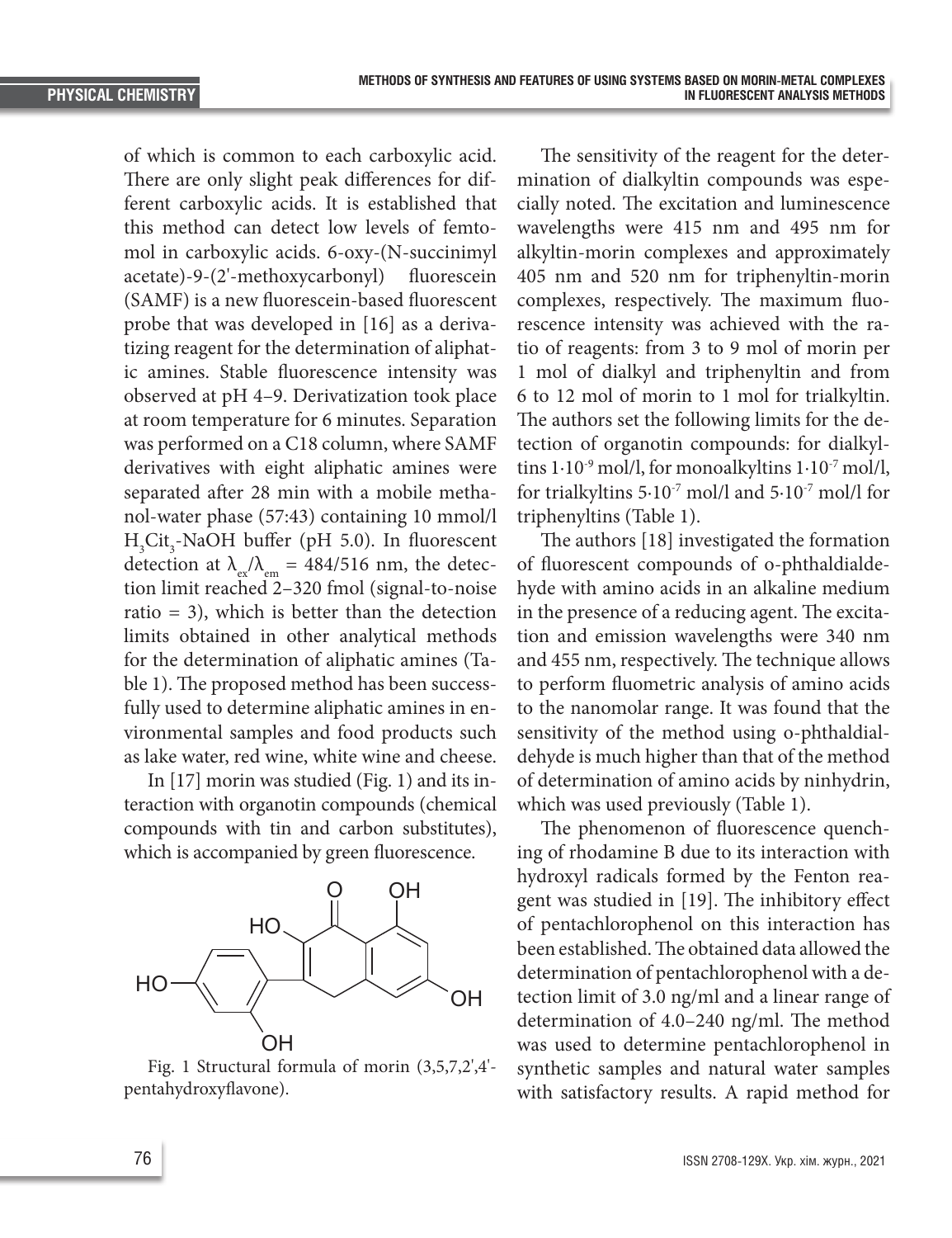the fluorescence determination of uranium using the interaction between a uranylbenzoic acid complex and Rhodamine B was developed. It was found that the fluorescence intensity depends on the concentration of benzoic acid, the concentration of rhodamine B, pH and the volume of the aqueous phase, and that the increase in fluorescence intensity is proportional to the increase in the concentration of uranium. The detection limit of uranium was 5·10-8 mol/l [20] (Table 1).

A new fluorescent reagent 2-amino-5,7 dimethyl-1,8-naphthyridine was synthesized [21], which was further used to determine trace amounts of nitrites. The authors found that the fluorescence quenching of the reagent by nitrite ion has a linear relationship in the range of nitrite concentrations from 1·10−<sup>7</sup> to  $2.5·10<sup>-6</sup>$  mol/l with a detection limit of  $4.06·10<sup>-8</sup>$ mol/l (Table. 1).



Fig. 2. Enhancement of fluorescent properties in a Co-salen complex in the presence of cyanide ions [22].

A sensor based on a Co (II) complex [22] was developed to determine cyanide anions, which are able to form a 1:2 complex in comparison with other anions. The complex was synthesized by adding 2,2-dihydroxyphenyl ethylenediamine to two equivalents of 7-di-ethylaminocoumarin-3-carboxaldehyde. The resulting compound was then mixed with cobalt (II) acetate in the presence of triethylamine (TEA) followed by recrystallization of the complex in methanol and dichloromethane. With increasing cyanide concentration, the authors observed an increase in the fluorescence intensity of the complex due to the cessation of the process of photoinduced electron transfer from coumarin fluorophore to cobalt (II) ion (Fig. 2).

Analysis of literature shows that increasing the fluorescent properties of complexes in the presence of anions is possible by stopping the process of photoinduced electron transfer from the organic fluorophore to metal ion, and that determination of organotin compounds is possible using complexes with morin. Other complexing agents are ineffective.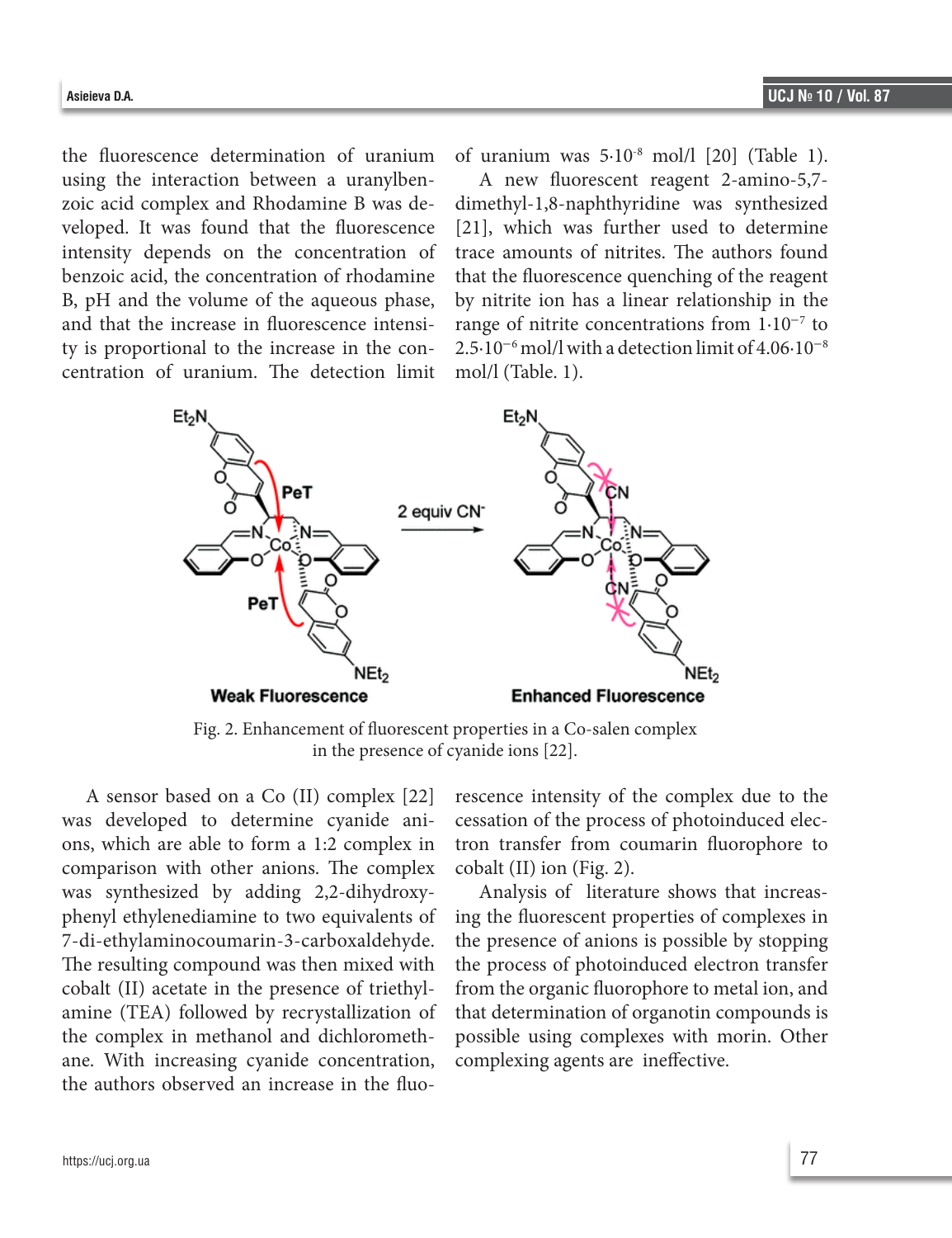Table 1

| Organic reagent                                                                                      | Analytes               | Determination<br>limit           | Linear range of con-<br>centration change                         | Reference         |
|------------------------------------------------------------------------------------------------------|------------------------|----------------------------------|-------------------------------------------------------------------|-------------------|
| 2,3-diaminonaphtalene                                                                                | Selenium               | $0,002$ MKT                      |                                                                   | $[12]$            |
| $(3,5,7,2',4'$ - pentahydroxyflavone)<br>Morin                                                       | Organotin<br>compounds | $1.10^{-7} - 1.10^{-9}$<br>mol/l |                                                                   | [16]              |
| $6$ -oxy-(N- succinimilacetate)-9-(2'-<br>methoxycarbonyl) fluorescein                               | Aliphatic<br>amines    | $2 - 320$ fmol                   |                                                                   | $[17]$            |
| [9-(2-carboxyphenyl)-6-diethyl-<br>amino-3- xanthenyliden]-diethyl-<br>ammonium cloride) Rhodamine B | Pentachloro-<br>phenol | $3,0$ ng/ml                      | $4,0-240$ ng/ml                                                   | [19]              |
| Rhodamine B                                                                                          | Uranium                | $5.10^{-8}$ mol/l                |                                                                   | $\left[20\right]$ |
| 2-amino-5,7-dimethyl-1,8-<br>naphthyridine                                                           | <b>Nitrites</b>        |                                  | $4,06\cdot10^{-8}$ mol/l $1\cdot10^{-7}$ - 5 $\cdot10^{-6}$ mol/l | $\left[21\right]$ |

**Detection limits and linear ranges of fluometric methods using organic reagents.**

*Approaches to detecting the content of metals and proteins using the fluorescent properties of morin complex compounds.* Flavonoids are most often used in modern methods of analysis to determine metals. Morin, which belongs to this class of compounds (Fig. 1), can form stable complexes with metal cations, which in some cases have fluorescent properties in the presence of protein structures in solutions. Also, these complexes are quite stable when interacting with protein molecules in a wide pH range (table 2). In [23], the interaction of a Bi (III)-morin complex with DNA using methyl blue dye was studied using fluorescence, spectrophotometry and voltammetry. A Bi (III)-morin (2:1) complex was used in the work, the composition of which was calculated from the results of UV-Vis spectroscopy. It was found experimentally that the fluorescence signal of the Bi (III)-morin complex increases with the addition of DNA, while the fluorescence signal of pure morin decreases accordingly. Addition of methyl blue to the Bi (III)–morin–DNA complex reduces the emission signal and causes a hypochromic shift of 2 nm, which confirms the intercalation of the complex into the DNA molecule. The stability constant of the Bi (III)–morine complex with DNA, which is 2,8⋅10<sup>4</sup>, was found in the work.

Table 2

| Metal ion                    | Stability constant, $log\beta$ | pH  |
|------------------------------|--------------------------------|-----|
| Cu (II)                      | 4,94                           | 5,8 |
| Zn(II)                       | 6,74                           | 5,5 |
| WO <sub>4</sub> <sup>2</sup> | 11,6                           | 3,0 |
| Pd(II)                       | 4,55                           | 4,0 |
| $Ti(C_2O_4)_2^{2}$           | 7,35                           | 8,0 |
| Ba (II)                      | 4,55                           | 4,2 |

**Stability constants of metal complexes with morin [24].**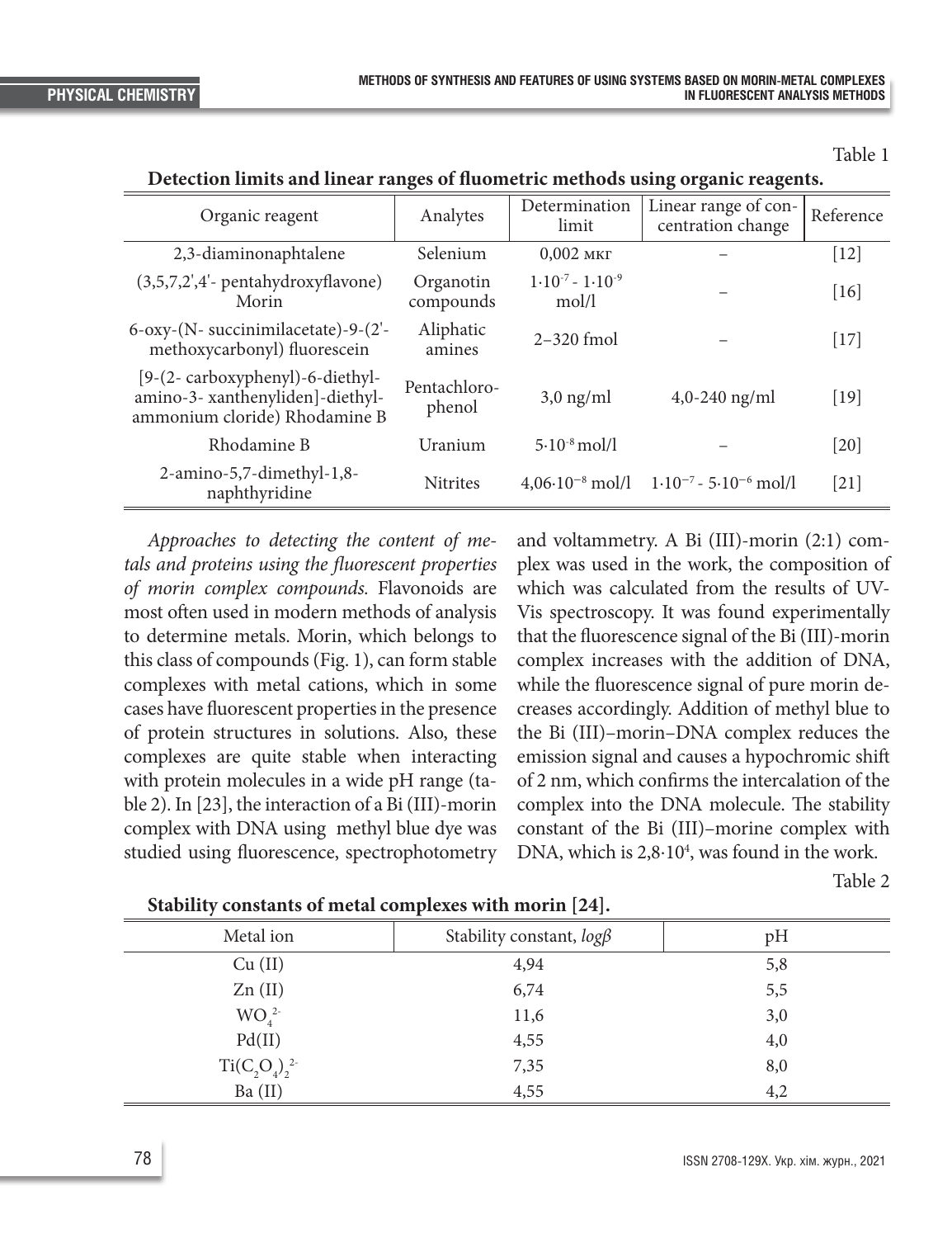During extraction into isopropyl alcohol from acid solutions at different pH values, the duration of fluorescence of morin complexes was established [25]. Complexes of Al (III), Ga (III) and In (III) change their composition in accordance with the change in the acidity of the medium and form complexes with molar ratios of 1:1 or 1:2 (metal:morin). The lifetime of fluorescence or the average lifetime of the molecule in the excited state also changed according to the change in the composition of the complex. Such properties have made it possible to develop optical sensors for detecting ions of these metals. The sensor was based on the formation of a complex between specific metal ions and the complexing ligand. Several chelate systems and several mechanisms of their immobilization are proposed. Morin and its complexes with  $AI^{3+}$ ,  $Ga^{3+}$  and  $In^{3+}$  at a concentration of 5 μmol are markedly fluorescent when exposed to normal indoor lighting. Morin complexes with  $Al^{3+}$ ,  $Ga^{3+}$  and  $In^{3+}$  were excited at a wavelength of 457.9 nm, the emission wavelength was 525 nm. These spectra overlap strongly, and therefore morin complexes are difficult or impossible to distinguish by conventional fluometric methods. Immobilization

did not lead to significant changes in the duration of luminescence of metal-morin complexes. Thus, the sensor based on morin and the formation of its complexes with  $AI^{3+}$ ,  $Ga^{3+}$  and In3+ was not suitable for multi-element determinations using spectrofluorometry [26].

The aim of [27] was to determine Aluminum using three different methods based on an Al (III)-morin complex. The methods of spectrophotometry, spectrofluorometry and differential pulse adsorption stripping voltammetry were compared under optimized experimental conditions. Fluorescence spectra were measured in acetoacetate at  $pH = 5$ , the concentration of morin was 10 μmol. The maximum excitation wavelength was set to  $\lambda_{ex} = 350$  nm, and the emmition spectra were recorded in the range from 400 to 650 nm. The maximum fluorescence intensity was reached at  $\lambda_{em} = 505$  nm. The authors found that the emission intensity is influenced by many factors, including the acidity of the solutions and the concentration of morin. A calibration graph for the determination of Al (III) from 0.1 to 1.0 μmol was also obtained. The method showed good reproducibility and a detection limit of 110 nmol.

In [28], complexes of Al (III) with morin and quercetin were studied by fluorescence. The stoichiometry of the complexes was evaluated by the Job method, the number of fluorescent forms in the solution was calculated by the TRES method. It was found that Al (III) with morin is able to form two complexes with stoichiometries of morin:Al (III) either 1:1 or 2:1 with lifetimes of 4.3 and 2.0 ns, respectively. Morin, which was immobilized on cellulose powder and attached to the end of bifurcated optical fiber, was used to determine Al3+ based on their fluorescent complex [29]. When immobilized morin was placed in a solution containing  $Al^{3+}$ , the authors observed the fluorescence of the Al (III)-morin complex. A linear dependence of the fluorescence intensity on the wavelength in the range of Al (III) concentrations from  $1.10^{-6}$  to  $1.10^{-4}$  mol/l with the detection limit of  $1.10^{-6}$  mol/l was established. The study of the effect of pH on the fluorescence of the complex showed that at a low acidity of solutions, the stability constant of the complex decreases due to the destruction of the complex due to  $Al^{3+}$  protonation, and that at high pH, most of aluminum is in the form of hydroxides. Based on this, the most optimal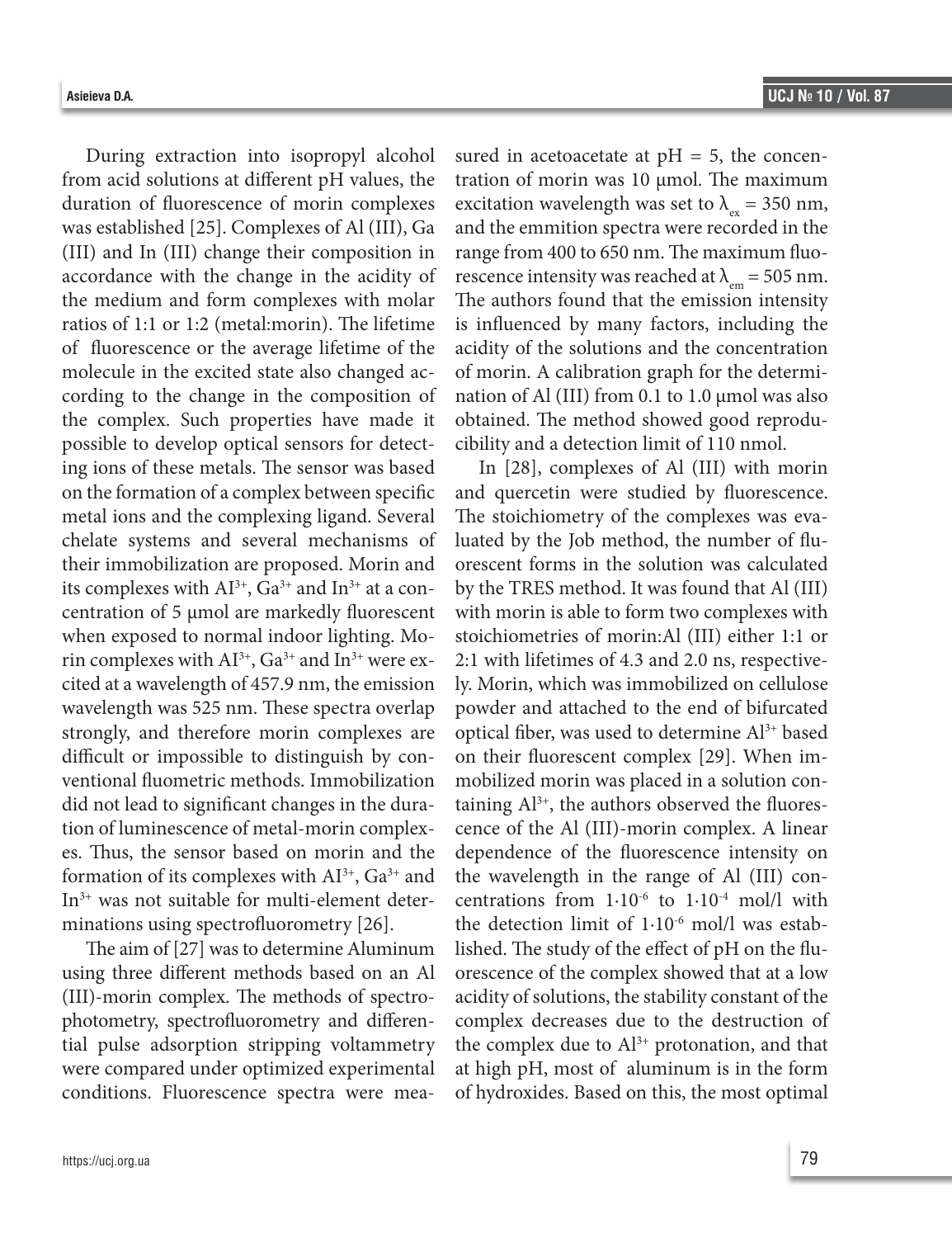pH value of 4.8 was established, at which all measurements were performed. The stability constant of the Al (III)–immobilized morin complex of 1.7⋅10<sup>4</sup> was determined.

The fluorescent activity of the Lanthanum (III)–quercetin–nucleic acid ternary complex was established in [30]. The authors chose natural calf thymus DNA and thermally denatured yeast DNA and RNA as nucleic acids. The fluorescence intensity of the complexes increased with the formation of ternary complexes in the pH range of 7.8-8.3,  $\rm NH_{_3}$  -  $\rm NH_{_4}Cl$  was used as a buffer mixture. The maximum fluorescence intensity of the ternary complexes was observed at an emission wavelength of 470 nm and at an excitation wavelength of 280 nm. Based on these observations, a technique for the determination of nucleic acids was developed. The concentrations of La  $(III)$   $(2.2 \cdot 10^{-5} \text{ mol/l})$ and quercetin  $(5.0 \cdot 10^{-5} \text{ mol/l})$  were selected to establish the optimal conditions. The authors obtained calibration graphs with linear ranges of 0.5-3.0 μg/ml for calf thymus DNA and 0.5-4.0 μg/ml for yeast DNA and RNA. The limits of detection were calculated by the 3σ test and were 0.072 μg/ml, 0.142 μg/ml and 0.307 μg/ml for calf thymus DNA, yeast DNA and RNA, respectively.

It is also possible to determine the content of nitric oxide in aqueous and methanolic solutions based on fluorescence using a copper complex with tridentate N-donor ligand, in which with increasing amount of nitric oxide there is an increase in the fluorescence intensity of copper with fluorescent ligand in degassed methanol and aqueous solution (pH=7.2) [31]. Thus, this complex can function as a sensor of nitric oxide based on fluorescence. It is noteworthy that it is possible to determine nanomolar amounts of nitric oxide.

The effect of room temperature ionic liquid on the formation of the fluorescent ternary oxalate-sodium morine-5-Aluminum sulfonate complex was studied [32]. In the presence of 1-butyl-3-methylimidazole hexafluorophosphate (BMIM-PF6) the formation of a complex with better fluorescent characteristics is achieved and as a result a sensitive method for the determination of oxalate ions has been developed. The maximum excitation wavelength was set  $\lambda_{\infty}$  = 420 nm, and emission  $\lambda_{em}$  = 513 nm. The detection limit of oxalate is 0.57 ng/ml. The method showed satisfactory results in determining the content of oxalate in plant tissue (spinach leaves).

*Using the effects of amplification and quenching of fluorescence to determine organic compounds and metal ions.* In [33], the enhancement of fluorescence of a Eu<sup>3+</sup> tetracycline complex due to DNA or RNA was studied. It was found that double-stranded and single-stranded DNA can strongly enhance the fluorescence of the Eu3+ tetracycline complex, in contrast to RNA, which showed a very small amplification effect, based on which a method of selective determination of DNA in the presence of RNA was developed. The most optimal pH conditions, when the maximum fluorescence intensity was reached at an acidity of solutions of 8.0–9.7. The excitation wavelength at which the complex was excited was 398 nm, and the fluorescence wavelength was 615 nm. Calibration graphs with linearity ranging from 0.02 to 1.0 μg for single-stranded and double-stranded DNA were obtained. The relative standard deviation (at  $n = 7$ ) was in the range of 3.0%.

In [34], a new spectrofluometric method for the determination of lysozyme in the formation of its triple complex with Eu<sup>3+</sup>-metacycline was developed. Due to the intramolecular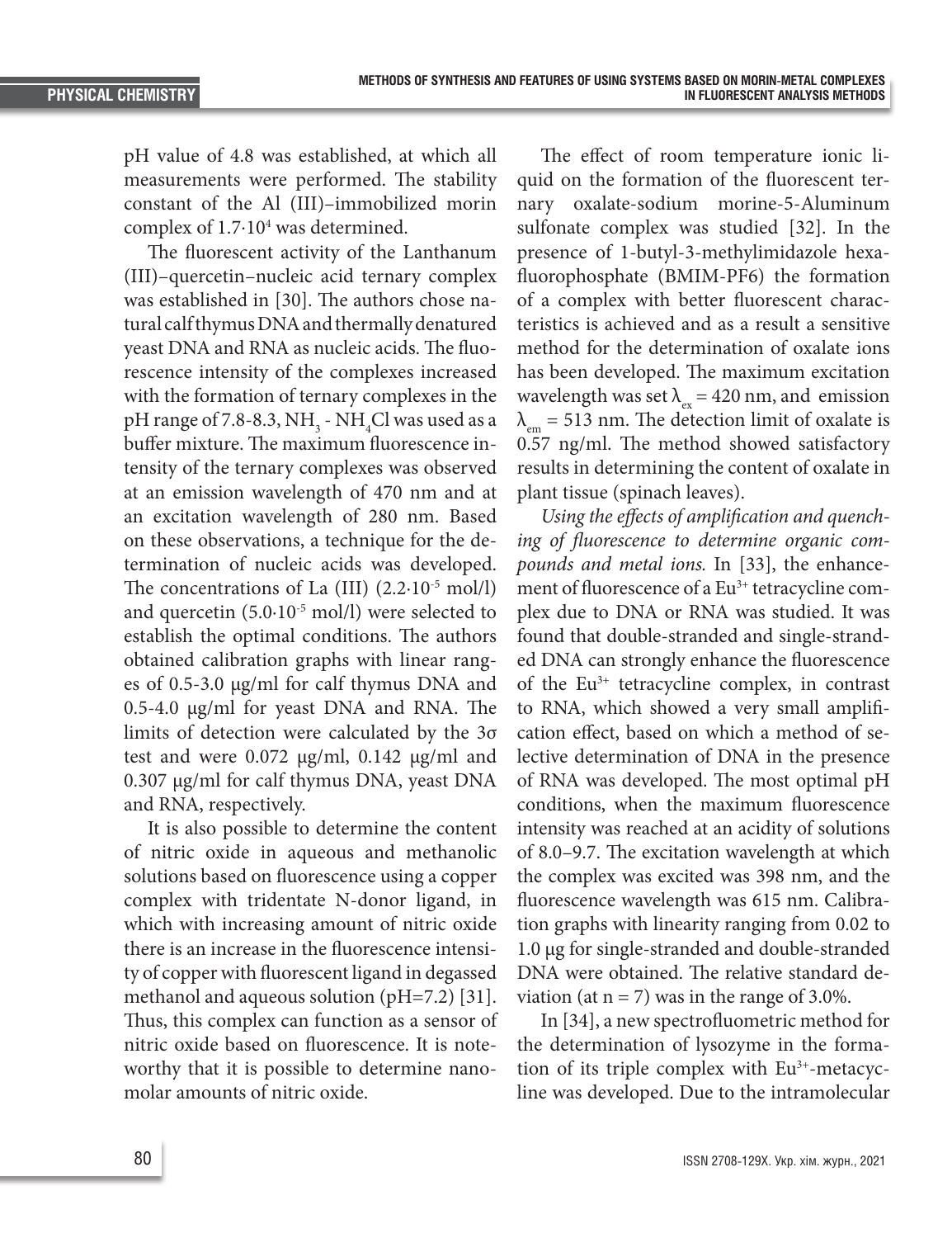energy transfer from the ligands to the central  $Eu<sup>3+</sup>$  atom, the fluorescence intensity increases threefold at an emission wavelength of 612 nm. The excitation wavelength is 285 nm. Optimal conditions were also established: pH 9.6, metacycline concentration 2.0·10-5 mol/l and  $Eu<sup>3+</sup> concentration 2.4·10<sup>-5</sup> mol/l$  The increase in fluorescence intensity is proportional to the lyozyme concentration, the linear range is from 0 to 3.5 $\cdot$ 10<sup>-5</sup> mol/l with a detection limit of  $4.74 \cdot 10^{-7}$  mol/l. The mechanism by which an increase in fluorescence between the  $Eu^{3+}$ metacycline complex and lysozyme occurred was also investigated. The developed method is simple, sensitive and has been successfully used to determine lysozyme in urine.

In [35], another approach was used to determine cysteine and glutathione with quenching of the fluorescence of the complex. It was found that the addition of thiol compounds to the fluorescent system Zn (II)-8-hydroxyquinoline-5-sulfonic acid Zn (II)-HQS in a buffer mixture of  $H_3BO_3-Na_2B_4O_7$  (pH 8.50) leads to quenching of the fluorescence of the complex. Based on these studies, a linear dependency was obtained between the amount of cysteine or glutathione and the corresponding decrease in the relative fluorescence intensity of the Zn (II)-HQS system. The complexes were excited at a wavelength of 365 nm, and the emission wavelength was 512 nm. For optimal conditions, HQS and Zn (II) concentrations of 4.44·10-6 mol/l and 4.59·10-6 mol/l were taken. In the analysis of cysteine in the protein hydrolyzate and reduced glutathione in blood serum, the detection limits were 17 ng/ml and 0.6 μg/ml, respectively. The removal degree was 95.6-104.5%.

The effect of protein on the fluorescence of zinc complexes with morin and fluorescein was

studied [36]. The introduction of protein into the Zn-morin complex causes the quenching of fluorescence, which is proportional to the amount of protein. Under optimal conditions, the limits of detection for the determination of bovine serum albumin and human serum albumin are 0.22 g/ml and 0.18 g/ml, respectively.

Based on the fluorescence of DNA-platinum complexes, new methods for the determination of platinum have been developed [37]. The authors found that cis- or trans-bidentate complexes are formed between DNA and platinum. DNA with ethidium bromide forms fluorescent complexes, and the addition of platinum inhibits the intercalation of ethidium bromide, and as a result there is a linear decrease in fluorescence intensity. The method was tested in different ionic media and in a wide range of ionic strength. The detection limit of platinum is 5·10-8 g/ml.

The aim of the study [38] was to develop a sensor for mercury ions based on the fluorescence of iodide anion with the complex T-Hg<sup>II</sup>-T (T = thymine). The authors synthesized a fluorescent anthracene-thymine (An-T) dyad, which forms with the Mercury ion an An-T-Hg<sup>II</sup>-T-An complex, and it was found that the addition of mercury reduces the fluorescence intensity. In this case, the dyad A-T is a sensor for mercury (II) ions in aqueous media based on fluorescence quenching. However, with the addition of iodide, the fluorescence of the An-T-Hg<sup>II</sup>-T-An complex is restored due to the binding of mercury to the iodide ion. The detection limit for iodine is 126 nmol. The sensor has shown high selectivity over other common anions and can be used to detect iodide in drinking water and biological fluids such as urine.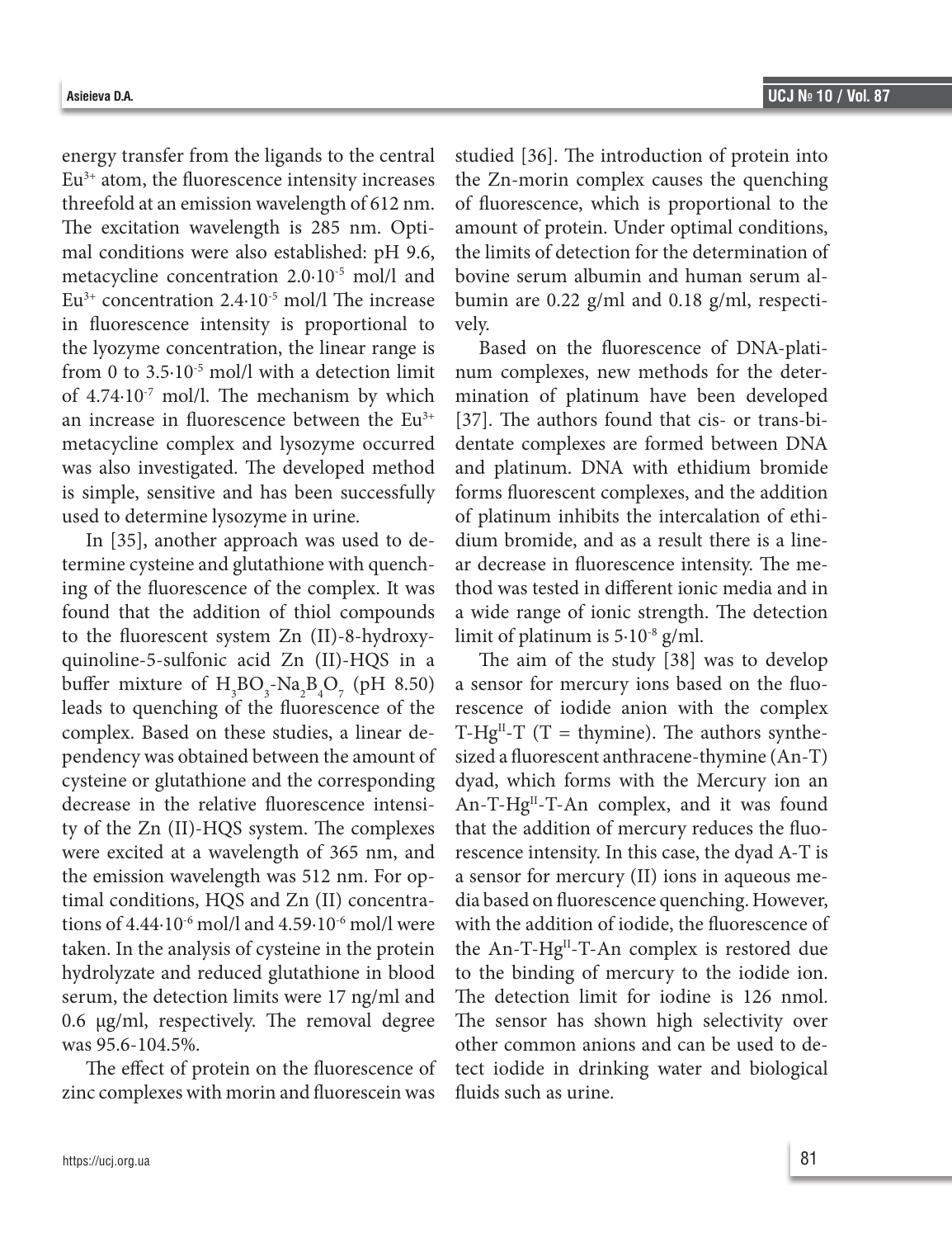*Influence of surfactants on the fluorescence intensity of complexes with morin.* The use of micellar systems in spectrophotometric methods of analysis is the most popular and oldest field of application of surfactants in analytical chemistry. In recent years, surfactants have been successfully used in fluorometric determinations. In many cases, there is a multiple increase in fluorescence intensity, which leads to increased interest in these systems due to high sensitivity and selectivity.

In [39] the effect of cationic surfactants on the fluorescence of the zirconium (IV)-morine system is described. It was found that in a sulfuric acid medium the fluorescence intensity of this complex can be greatly enhanced by the cationic surfactant cetyltrimethylammonium bromide (CTAB). However, the addition of a nonionic surfactant TritonX-100 only slightly enhanced fluorescence, and the introduction of anionic surfactants such as sodium lauryl sulfate (SLS) and sodium dodecyl sulfonate (SDS) did not increase the fluorescence intensity. It was found that the determinant factor is the change of the composition of the analyzed complex in the presence of CTAB. When the concentration of CTAB reaches the critical concentration of micelle formation, a complex is formed with the ratio  $Zr$  (IV): morin = 1:3. As the concentration of CTAB increases, a mixed complex with the composition Zr (IV): morin: $SO_4^{2} = 1:1:2$  is formed, and the fluorescence intensity sharply increases. It was found that the formation of mixed-ligand complexes of zirconium with several anions in the presence of cationic surfactants increase the fluorescence intensity of the system.

The effect of different surfactants on the systems Hf-quercetin, Zr-quercetin, Sn-morin, Mg-oxine-5-sulfonic acid (HIQS), Zn-HzQS,

Cd-HZQS and Tb-EDTA-sulfosalicylic acid (SSA) was studied in [40]. Increase in fluorescence occurs due to the formation of complexes such as ionic associates with a rigid structure, which leads to a significant increase in fluorescence intensity. Not only traditional nonionic and cationic surfactants were used, but also zwitterionic and anionic one. It is established that the fluorescence intensity of each investigated complex strongly increases in the presence of the corresponding surfactant. The authors also determined the optimal conditions for the formation of ternary complexes, their structure and quantum yield. It was found that the fluorescence intensity of the complexes changes little when surfactants are added at concentrations lower than the critical micelle concentration (CMC). With a further increase in the surfactant content, the fluorescence intensity begins to increase sharply. Thus, the addition of anionic sodium dodecyl sulfonate (SDS) to the Sn-morin complex increases the fluorescent properties of the system by a factor of 4, and a ternary complex with Sn:morin:SDS = 1:2:2. stoichiometry is formed.

In [41], a simple and sensitive spectrofluorimetric method for the determination of Al (III) based on the formation of the ternary complex Al (III) - morin - Triton X-100 is described. The effects of other nonionic surfactants, such as Tween 80, Tween 20 and octyl glucoside (OG), have also been studied. The addition of Triton X-100 increases the sensitivity fivefold in the fluorometric determination of Al (III) using morin. The complex was excited at a wavelength of 410 nm, and the fluorescence signal was measured at a wavelength of 495 nm. The maximum fluorescence signal was observed at pH 4.0 (acetate buffer), with 0.6% TX-100 and at a morin concentration of 1.35·10-3 mol/l. The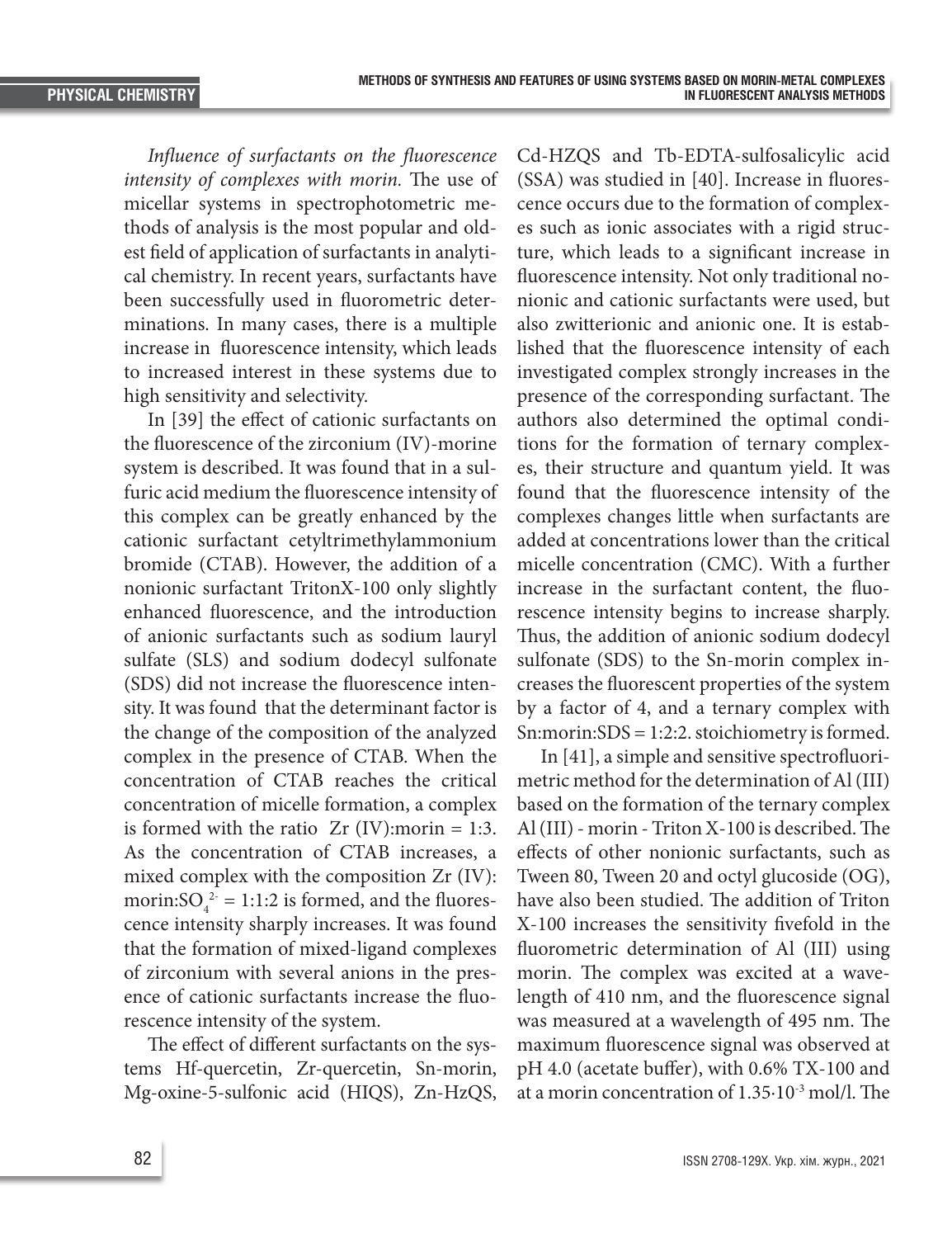authors also obtained a calibration graph that is linear up to 7 mg/l, and the detection limit is 0.022 mg/l. The use of Triton X-100 eliminates the need to use additional extraction steps for the sensitive and selective determination of Al (III).

The effect of the anionic surfactant sodium dodecylbenzenesulfonate (SDBS) on the fluorescence intensity of the Al (III) – morin complex and the mechanism of their interaction were studied in [42]. It was found that the luminescence increases and, on this basis, a fluometric method for the determination of proteins was developed. The highest fluorescence intensity was achieved at pH 6.84, and it was also shown that the fluorescence intensity is influenced by the type of buffer mixture, among which the most effective was HMTA – HCl. The maximum fluorescence intensity was reached at concentrations of morin and Al (III) of 1.0·10−<sup>6</sup> mol/l and 1.0·10−<sup>5</sup> mol/l, respectively. Regarding the anionic surfactant SDBS, its concentration was  $2.0 \cdot 10^{-4}$  mol/l, which is lower than the critical micelle concentration, which is 3.3·10–4 mol/l for SDBS. Under optimal conditions, the increased fluorescence intensity was proportional to the protein concentration in the range of  $1.0 \cdot 10^{-8} - 1.3 \cdot 10^{-5}$  g/ml for bovine serum albumin (BSA), 4.0·10–8–1,2·10–5 g/ml for egg albumin (EA) and  $5.0 \cdot 10^{-8} - 1.2 \cdot 10^{-5}$  g/ml for human serum albumin (HSA). The limits of their detection were 5.0·10−<sup>9</sup> , 1.8·10−<sup>8</sup> and 1.6·10−<sup>8</sup> g/ml, respectively. Thus, the authors obtained a highly sensitive, stable and rapid method for the determination of proteins.

An increased fluorescence intensity of the aluminum (III)-morin complex was observed in [43] in the presence of the nonionic surfactant Tween-20. The fluorescence of the complex was measured at an excitation wavelength of 425 nm and an emission wavelength of 495 nm. The authors also established optimal conditions:  $pH = 4.5$ , the concentration of morin 20 mmol, and 0.8% Tween-20. A linear calibration graph from 50 to 100 μg/l was also obtained, and the detection limit was 3 μg/l.

In [44], a highly sensitive method of fluorometric determination of Fe (III) by reaction with 5-(4-methoxyphenylazo)-8-(4-toluenesulfonamido) quinoline in the presence of the cationic surfactant cetyltrimethylammonium bromide (CTAB) is described. As a result, a linear fluorescence intensity ( $\lambda_{ex}$  = 317 nm,  $\lambda_{em}$  = 534 nm) of up to 3 mmol (170 ng/ml) of Iron (III) in an aqueous solution was observed. A similar experiment was also performed in the presence of the anionic surfactant sodium dodecyl sulfate. The introduction of anionic surfactants led to a decrease in fluorescence intensity. In contrast to this, the introduction of the nonionic surfactants Tween-80 and TritonX-100 into the studied system as well as cationic surfactants (CTAB) increased the fluorescence intensity but gave larger background signals. The most optimal concentration of CTAB was determined, which was 1.7·10-3 mol/l, which is higher than the critical concentration of micelle formation (CMC (CTAB) =  $1.3 \cdot 10^{-3}$  mol/l). This method can also be used to determine the trace amounts of Fe (III) and Fe (II) without the need for prior concentration.

In [45], the authors determined how the addition of nonionic surfactants affects the fluorescence intensity of Al (III)-morin complexes in order to improve the analytical characteristics of the complex. Morin is one of the reagents most often used for the qualitative and quantitative determination of Al (III). The authors found that the addition of cationic surfactants such as cetyltrimethylammonium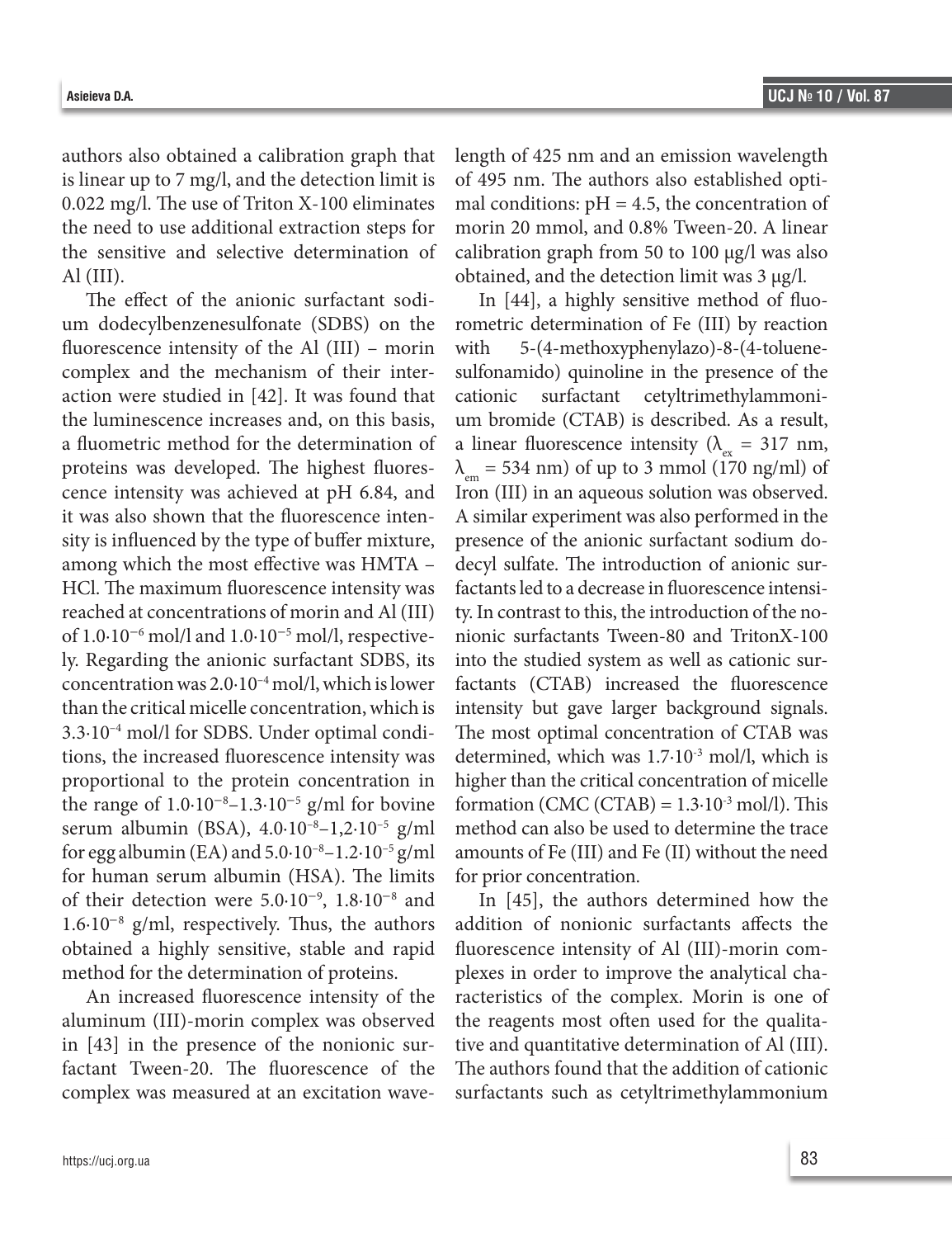bromide (CTAB) and nonionic surfactants such as: polyoxyethylene noniphenols, polyoxyethylene higher alcohols, fatty carboxylic acid esters and alkanolamides do not increase the fluorescence intensity, but on the contrary, cause its significant decrease contrary to the expectations of the authors. Only in some cases there were an initial increase in luminescence intensity at high surfactant concentrations and subsequent quenching with increasing content of nonionic surfactant in the system. In contrast, the authors found that the addition of GenapolPF-20 (ethylene oxide – condensate of epoxypropane) to the metal-morin complex causes an increase in fluorescence intensity, so the sensitivity of the determination can be increased tenfold, as well as the selectivity of the method compared to other methods. The optimal conditions for increasing the fluorescence intensity were: the concentration of nonionic surfactant 3%, morin 0.005%, pH 3.8 in an acetate buffer at a temperature of 25 °C. The excitation and emission wavelength maxima were  $\lambda_{\text{ex}} = 430$  nm and  $\lambda_{\text{em}} = 495$  nm, respectively. The maximum fluorescence intensity was observed after 1.5 hours and remained stable for another 5 hours, the detection limit was 0.2 µg/l. The introduction of surfactants did not lead to either bathochromic or hypsochromic shift, which indicates a slight effect of surfactants on the ground and excited states of the complex. It was also shown that other derivatives of polyoxyethyl compounds resulted in increased sensitivity in the same order, but with a different surfactant concentration.

In [46], the fluorometric determination of samarium and gadolinium by increasing the fluorescence of the samarium-tenoyltrifluoroacetone-gadolinium 1,10-phenanthrolinate complex (Sm (III) – TTA – Phen – Gd (III))

was investigated, which increases the fluorescence intensity almost twofold. To increase the stability of the Sm (III) – TTA – Phen – Gd (III) system, surfactants were added, and their effects were investigated. Thus, the cationic surfactant CTAB and nonionic surfactant Tween-80 caused a decrease in fluorescence intensity. In contrast, the nonionic surfactants TX-100 and PVA caused a sharp increase in the fluorescence intensity of the complex.

Therefore, TX-100 was used for further experiments. An increase in the fluorescence intensity at the concentration of TX-100 at the level of the critical micelle concentration was shown. The most optimal concentration range of TX-100 was 0.018–0.064% (fivefold increase in emissions). A further increase in the concentration of TX-100 led to a decrease in emission intensity. It is noteworthy that the excess of TX-100 caused a bathochromic shift of the maximum excitation wavelength. The maximum fluorescence intensity was obtained in a pH range of 5.3–6.0 at a wavelength of excitation and emission of 349 nm and 648 nm, respectively. Thus, the system Sm (III) – TTA – Phen – Gd (III) – TritonX-100 can be used to determine trace amounts of samarium in lanthanide oxides.

The aim of [47] was to determine tetracyclines (TC) in aqueous solutions based on the formation of fluorescent chelates with europium using EDTA as a coligand and cetyltrimethylammonium chloride (CTAC) as a surfactant. The method involves the formation of a chelate, where the lanthanide ion will be associated with the β-diketone group. Contrary to the authors' expectations, the addition of the nonionic surfactant TX-100 almost does not change the luminescence intensity in the pH range 5-9, and the addition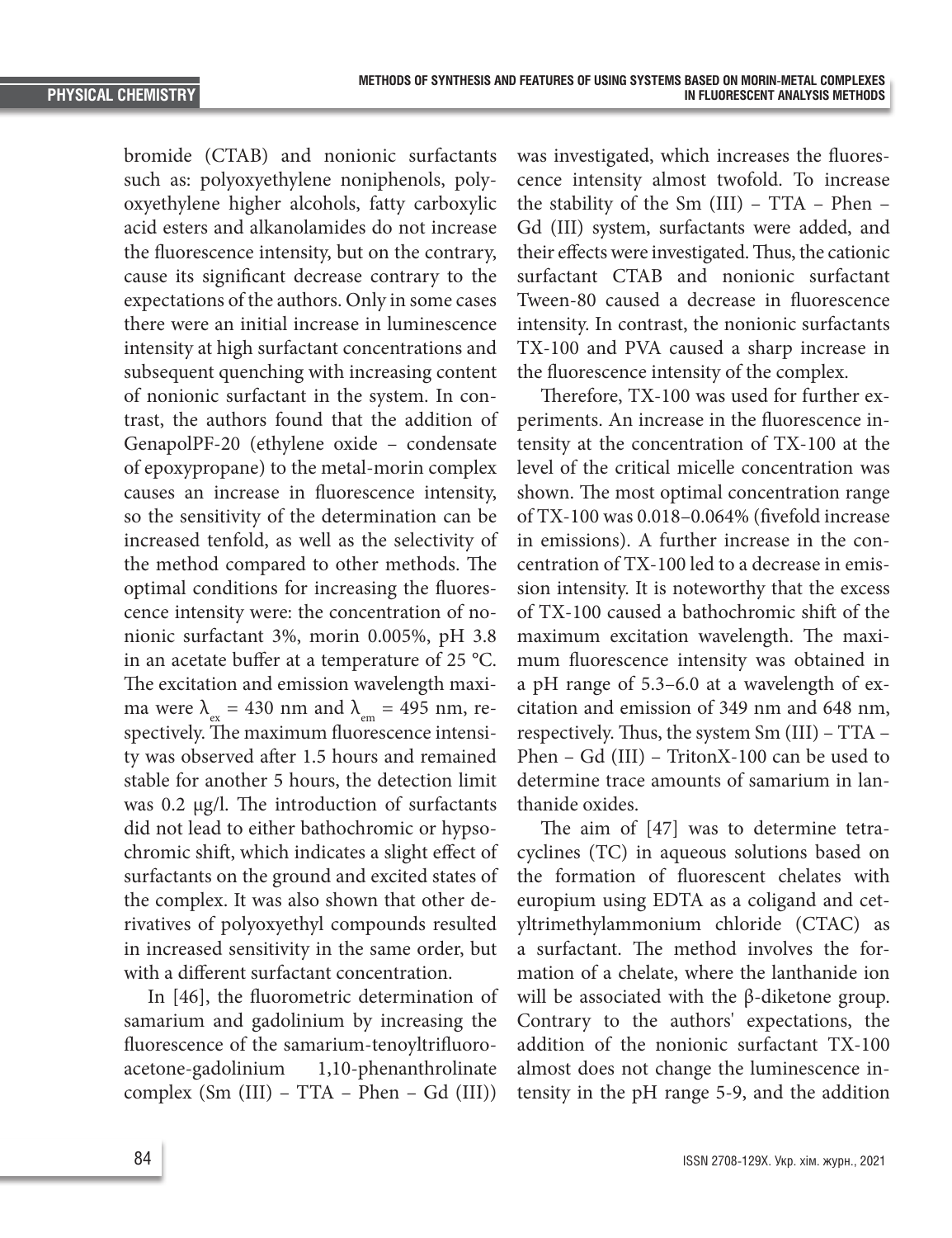of EDTA has a negative effect and sharply reduces the fluorescence intensity. At the same time, with the addition of CTAC, the emission intensity increased and reached a maximum at pH 9. The Eu – TC – CTAC system has a sensitivity that is 6 times higher than that of the Eu – TC – TX-100 system, and the detection limits were  $2,5.10^{-10}$ ,  $5.10^{-10}$ ,  $1,5.10^{-9}$  and 2·10-9 mol/l for TC, oxytetracycline, chlortetracycline and doxycycline, respectively.

In [48], the authors found how the molecular structure of the anionic surfactant affects the fluorescence of bovine serum albumin (BSA). Sodium alkyl sulfates  $(C_nSO_3,$  $n = 8$ , 10, and 12) and sodium alkyl carboxylates ( $C_n$ COONa, n = 9 and 11) were used as anionic surfactants. It was established that with the increase of the hydrophobic chain the ability to quench the fluorescence of BSA increases, and the hypsochromic shift increases. It is noteworthy that the replacement of acidic groups of anionic surfactants does not show a significant effect on the fluorescence of the albumin complex.

The authors of [49] studied the effect of surfactants on the fluorescence of the beryllium-morin system. It was found that the addition of the nonionic surfactant TX-100 significantly increases the fluorescence intensity of the complex, as opposed to the anionic surfactant sodium lauryl sulfate (SLS), zwitterionic surfactant dodecyldimethylaminoacetic acid (DDMAA), and cationic surfactant cetyltrimethylammonium bromide (CTAB), which cause only a slight increase of fluorescence. It was also found that when adding all surfactants, except for anionic SLS, a bathochromic shift occurs (up to 25 nm). The addition of Triton X-100 makes it possible to determine the nanoquantities of beryllium in weakly

acidic solutions (pH 5.8–6.2, hexamine buffer solution), detection limit 0.06 ng/ml. The relative standard deviation is 2.2% for beryllium at a concentration of 0.5 ng/ml and 0.7% for 5.0 ng/ml. The method is used to determine beryllium in water quality control samples and therefore the effect of 25 ions that can affect the fluorescence of the Be-morin-TX-100 complex, among which  $\rm Zn^{2+}$  and F<sup>−</sup> interfere the most, was also studied.

In [50], a method of determination of Al (III) in a luminescent complex with lumogallion is presented. The addition of the nonionic surfactant Triton X-100 increased the fluorescence intensity of the Al (III)-morin complex by a factor of 5–6. Optimal conditions were also determined: pH 4.7, the concentrations of lumogallion and TX-100 were 1 μg/l and 0.5%, respectively. The detection limit of Al (III) is 0.2 μg/l. The sensitivity of the method does not depend on the salt concentration in water and can be used to determine aluminum in water.

Therefore, to date, the study of the effect of surfactants on the fluorescent properties of organic reagents and their complexes continues, because the increase or decrease in fluorescent properties is not systematic and is not always explainable.

*CONCLUSIONS.* To date, the complexes of morin with metals are actively studied and tend to be widely used in such physicochemical methods of analysis as: high performance liquid chromatography, spectrophotometry and fluorometry. It has been proved that in complex compounds of cobalt and salen, the increase of the fluorescent properties of complexes in the presence of anions is possible by stopping the process of photoinduced electron transfer from organic fluorophore to metal ion, and the determination of organotin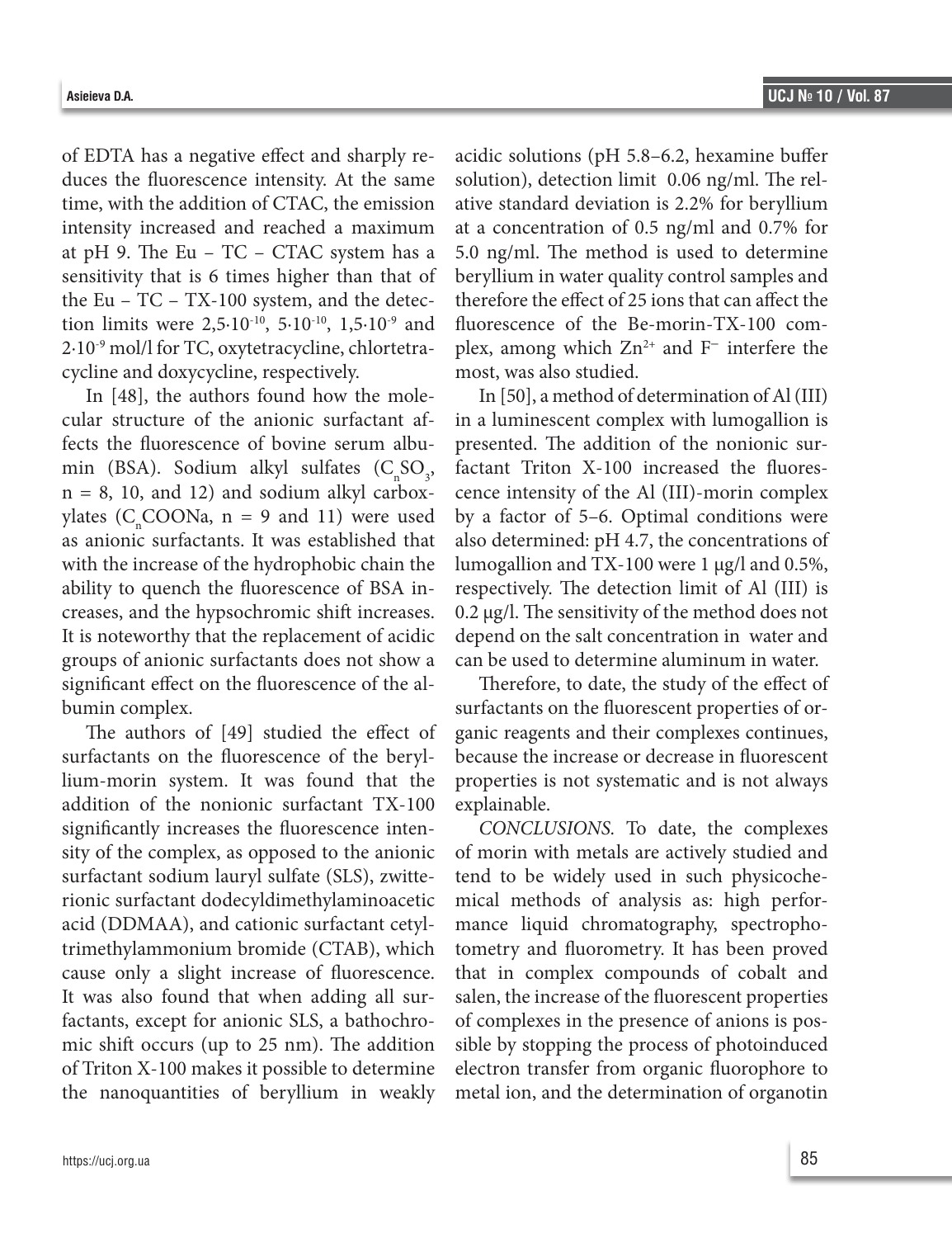compounds is possible using complexes with morin. Other complexing agents are less effective and ineffective. The most studied is the complex Al (III) - morin in comparison with complexes of morin with other metals, such as In (III), Bi (III) and Ga (III). These complexes can be used to determine metals or to detect DNA of different biological origin or for the quantitative analysis of protein. All complexes with morin are stable in a wide pH range (3-8) and have a high fluorescence intensity. The fluorescence intensity can be increased by adding surfactants. For protein systems of morin with some metals (zinc and mercury), an opposite phenomenon is observed – fluorescence quenching, which can be used for the quantitative determination of proteins and metals.

### *ACKNOWLEDGMENT.*

The work was done under financial support of Ministry of Education and Science of Ukraine.

В огляді описано сучасні фізико-хімічні системи на основі комплексних сполук з органічними лігандами, які можуть мати флуоресцентні властивості при взаємодії з іонами металів або білками. Наведено сучасні методи синтезу цих сполук та використання їх у фізико-хімічних методах аналізу. Розглянуто підходи до визначення вмісту металів і білків за флуоресцентними властивостями комплексних сполук морину. Описано сфери використання ефектів ампліфікації та гасіння флуоресценції для визначення органічних сполук та іонів металів, особливо за наявності ДНК та РНК різного біологічного походження. Окремо проаналізовано вплив поверхнево-активних речовин на інтенсивність флуоресценції комплексів із морином.

**Ключові слова:** морін, комплексні сполуки, флуоресценція, аналіз, іони металів, білок.

**МЕТОДИ СИНТЕЗУ ТА ОСОБЛИВОСТІ ВИКО-РИСТАННЯ СИСТЕМ НА ОСНОВІ МЕТАЛО-КОМПЛЕКСІВ МОРІН У МЕТОДАХ ФЛУОРЕС-ЦЕНТНОГО АНАЛІЗУ**

### *Асєєва Д. А.1,2*

*1 Університет Тулуза ІІІ - Поль Сабатьє, 118 траса Нарбон, Тулуза Сedex, 9, 31062, Франція*

*2 Київський національний університет імені Тараса Шевченка, вул. Володимирська, 60, м. Київ 01033, Україна email: dasha.aseeva@gmail.com*

## **REFERENCES**

- 1. Rettig W., Strehmel B., Schrader S., & Seifert H. (Eds.). *Applied fluorescence in chemistry, biology and medicine*. Springer Science & Business Media. 2012.
- 2. Kulmyrzaev A. A., Karoui R., De Baerdemaeker J., & Dufour E. Infrared and fluorescence spectroscopic techniques for the determination of nutritional constituents in foods. *International Journal of Food Properties*. 2007. **10**  (2): 299–320.
- 3. Kato A., & Nakai S. Hydrophobicity determined by a fluorescence probe method and its correlation with surface properties of proteins. *Biochimica et biophysica acta (BBA)-Protein structure*. 1980. **624**(1): 13–20.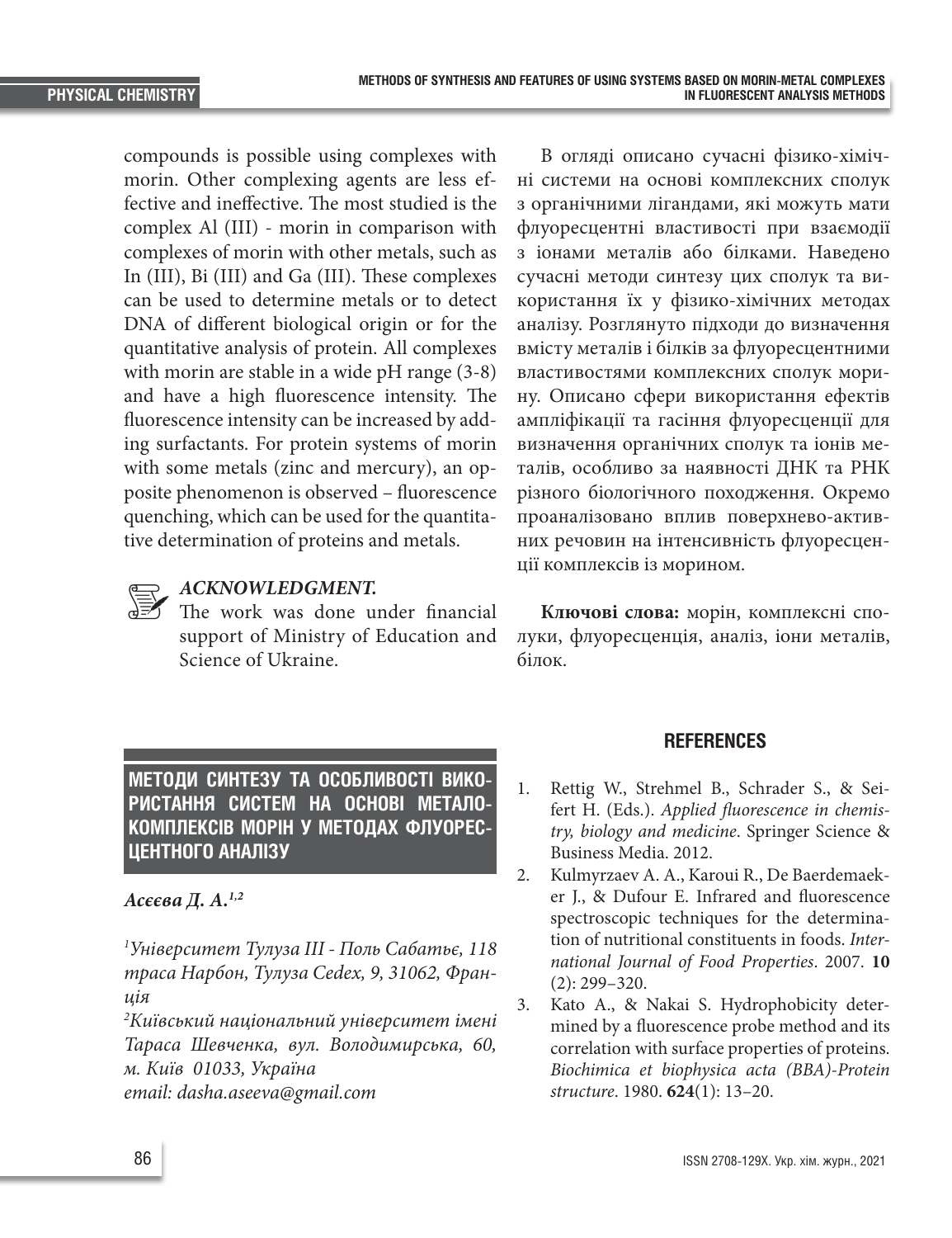- 4. Jin H. G. Z. X. O. Application of Chemiluminescent Image to Biological Molecules Detection. *World Sci-tech R & D*, 04. 2004.
- 5. Paramita V. D., & Kasapis S. The role of structural relaxation in governing the mobility of linoleic acid in condensed whey protein matrices. *Food Hydrocolloids*. 2018. **76**. 184–193.
- 6. Tran T. M., Dai T. X. T., Tran D. B., Nguyen Q. C. T., & Nguyen D. H. Y. A simple spectrophotometric method for quantifying total lipids in plants and animals. *Can Tho University Journal of Science*. 2019. **11**(2): 106–110.
- 7. Gazioglu I., Zengin O. S., Tartaglia A., Locatelli M., Furton K. G., & Kabir A. Determination of polycyclic aromatic hydrocarbons in nutritional supplements by fabric phase sorptive extraction (FPSE) with high-performance liquid chromatography (HPLC) with fluorescence detection. *Analytical Letters*. 2020. **54**(10): 1683–1696.
- 8. Abd Ali L. I., Qader A. F., Salih M. I., & Aboul‐ Enein H. Y. Sensitive spectrofluorometric method for the determination of ascorbic acid in pharmaceutical nutritional supplements using acriflavine as a fluorescence reagent. *Luminescence*. 2019. **34**(2): 168–174.
- 9. Muñoz-Huerta R. F., Guevara-Gonzalez R. G., Contreras-Medina L. M., Torres-Pacheco I., Prado-Olivarez J., & Ocampo-Velazquez R. V. A review of methods for sensing the nitrogen status in plants: advantages, disadvantages and recent advances. *Sensors*. 2013. **13**(8): 10823– 10843.
- 10. Panche A. N., Diwan A. D., & Chandra S. R. Flavonoids: an overview. *Journal of nutritional science*, *5*. 2016.
- 11. Harborne J. B., Marby H., & Marby T. J. *The flavonoids*. Springer. 2013.
- 12. Parker C. A., & Harvey L. G. Luminescence of some piazselenols. A new fluorimetric reagent for selenium. *Analyst*. 1962. **87**(1036): 558–565.
- 13. Vickers M. S., Martindale K. S., & Beer P. D. Imidazolium functionalised acyclic rutheni-

um (II) bipyridyl receptors for anion recognition and luminescent sensing. *Journal of Materials Chemistry*. 2005. **15**(27–28): 2784–2790.

- 14. Yoshida T., Uetake A., Yamaguchi H., Nimura N., & Kinoshita T. New preparation method for 9-anthryldiazomethane (ADAM) as a fluorescent labeling reagent for fatty acids and derivatives. *Analytical biochemistry*. 1988. **173**(1): 70–74.
- 15. Tsuchiya H., Hayashi T., Naruse H., & Takagi N. High-performance liquid chromatography of carboxylic acids using 4-bromomethyl-7-acetoxycoumarin as fluorescence reagent. *Journal of Chromatography A*. 1982. **234**(1): 121–130.
- 16. Arakawa Y., Wada O., & Manabe M. Extraction and fluorometric determination of organotin compounds with Morin. *Analytical Chemistry*. 1983. **55**(12): 1901–1904.
- 17. .Cao L. W., Wang H., Li J. S., & Zhang H. S. 6-Oxy-(N-succinimidyl acetate)-9-(2**'**-methoxycarbonyl) fluorescein as a new fluorescent labeling reagent for aliphatic amines in environmental and food samples using high-performance liquid chromatography. *Journal of Chromatography A*. 2005. **1063**(1-2): 143–151.
- 18. Roth M. Fluorescence reaction for amino acids. *Analytical Chemistry*. 1971. **43**(7): 880– 882.
- 19. Fan J., Guo H. Q., & Feng S. L. Spectrofluorimetric determination of pentachlorophenol based on its inhibitory effect on the redox reaction between hydroxyl radicals and fluorescent dye rhodamine B. 2007.
- 20. Andersen N. R., & Hercules D. M. Fluorometric Determination of Uranium with Rhodamine B. *Analytical Chemistry*. 1964. **36**(11): 2138–2141.
- 21. Chen T., Tong A., & Zhou, Y. 2-Amino-5, 7-dimethyl-1, 8-naphthyridine as a fluorescent reagent for the determination of nitrite. *Spectrochimica Acta Part A: Molecular and Biomolecular Spectroscopy*. 2007. **66**(3): 586–589.
- 22. Lee J. H., Jeong A. R., Shin I. S., Kim H. J., & Hong J. I. Fluorescence turn-on sensor for cya-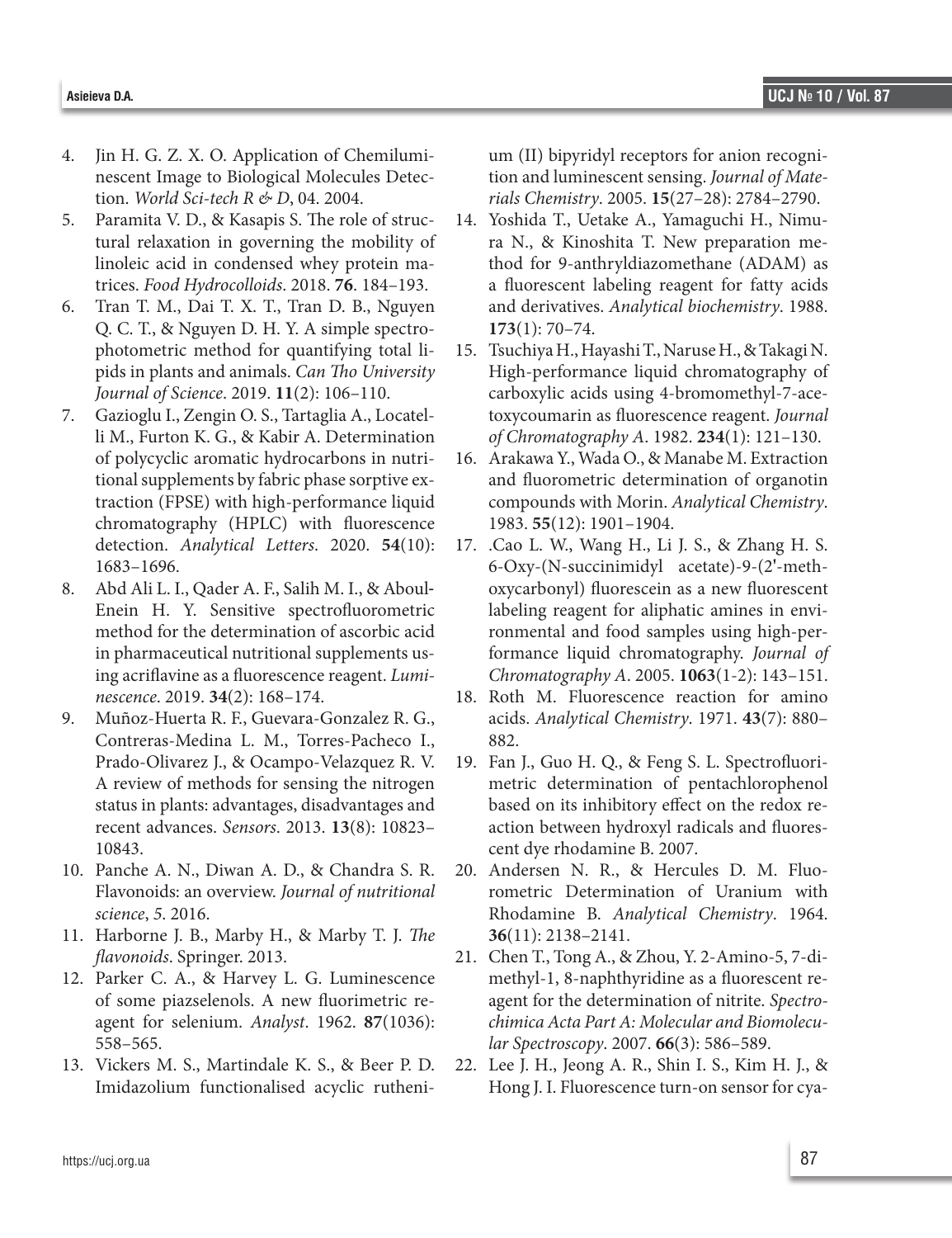nide based on a cobalt (II) − coumarinylsalen complex. *Organic letters*. 2010. **12**(4): 764–767.

- 23. Ensafi A. A., Hajian R., & Ebrahimi S. Study on the interaction between morin-Bi (III) complex and DNA with the use of methylene blue dye as a fluorophor probe. *Journal of the Brazilian Chemical Society*. 2009. **20**(2): 266– 276.
- 24. Malešev D., & Kuntić V. Investigation of metal-flavonoid chelates and the determination of flavonoids via metal-flavonoid complexing reactions. *Journal of the Serbian chemical society*. 2007. **72**(10): 921–939.
- 25. Sawada T., Shibamoto T., & Kamada H. Fluorescence Lifetime Measurements of Morin– Metal Ion Complexes. *Bulletin of the Chemical Society of Japan*. 1978. **51**(6): 1736–1738.
- 26. Carroll M. K., Bright F. V., & Hieftje G. M. Fiber-optic time-resolved fluorescence sensor for the simultaneous determination of aluminum (3+) and gallium (3+) or indium (3+). *Analytical Chemistry*. 1989. **61**(15): 1768–1772.
- 27. Domínguez-Renedo O., Navarro-Cuñado A. M., Ventas-Romay E., & Alonso-Lomillo M. A. Determination of aluminium using different techniques based on the Al (III)-morin complex. *Talanta*. 2019. **196**: 131–136.
- 28. Gutierrez A. C., & Gehlen M. H. Time resolved fluorescence spectroscopy of quercetin and morin complexes with Al<sup>3+</sup>. Spectrochi*mica Acta Part A: Molecular and Biomolecular Spectroscopy*. 2002. **58**(1): 83–89.
- 29. Saari L. A., & Seitz W. R. Immobilized morin as fluorescence sensor for determination of aluminum (III). *Analytical Chemistry*. 1983. **55**(4): 667–670.
- 30. Zhou J., Gong G. Q., Zhang Y. N., Qu J. Q., Wang L. F., & Xu J. W. Quercetin–La (III) complex for the fluorimetric determination of nucleic acids. *Analytica chimica acta*. 1999. **381**(1): 17–22.
- 31. Mondal B., Kumar P., Ghosh P., & Kalita A. Fluorescence-based detection of nitric oxide in aqueous and methanol media using a cop-

per (II) complex. *Chemical Communications*. 2011. **47**(10): 2964–2966.

- 32. Nizar S. A., & Suah F. B. M. Effect of room temperature ionic liquid on the formation of the complex oxalate-sodium morin-5-sulfonate-aluminium (III): Application to the fluorescence determination of oxalate ion. *Journal of fluorescence*. 2016. **26**(4): 1167–1171.
- 33. Ci Y. X., Li Y. Z., & Liu X. J. Selective determination of DNA by its enhancement effect on the fluorescence of the Eu3+-tetracycline complex. *Analytical Chemistry*. 1995. **67**(11): 1785–1788.
- 34. Chongqiu J., & Li L. Lysozyme enhanced europium–metacycline complex fluorescence: a new spectrofluorimetric method for the determination of lysozyme. *Analytica chimica acta*. 2004. **511**(1): 11–16.
- 35. Wang H., Wang W. S., & Zhang H. S. A spectrofluorimetric method for cysteine and glutathione using the fluorescence system of Zn (II)–8-hydroxyquinoline-5-sulphonic acid complex. *Spectrochimica Acta Part A: Molecular and Biomolecular Spectroscopy*. 2001. **57**(12): 2403–2407.
- 36. Huang W., Cao N., & Wang F. Determination of Serum Albumin by its quenching effect on the fluorescence of Zn 2-Morin complex. 2016.
- 37. Butour J. L., & Macquet J. P. Platinum determination in DNA-platinum complexes by fluorescence spectrophotometry. *Analytical biochemistry*. 1978. **89**(1): 22–30.
- 38. Ma B., Zeng F., Zheng F., & Wu S. A. Fluorescence Turn – on Sensor for Iodide Based on a Thymine – HgII – Thymine Complex. *Chemistry – A European Journal*. 2011. **17**(52): 14844– 14850.
- 39. Fan Y. X., & Zheng Y. X. Effect of cationic micelles on the fluorescence of the zirconium – morin complex. *Analytica chimica acta*. 1993. **281**(2): 353–360.
- 40. Hui‐Ming S., Wan‐Cang C., & Ru‐Ji W. Sensitization of surfactant on the fluorescent